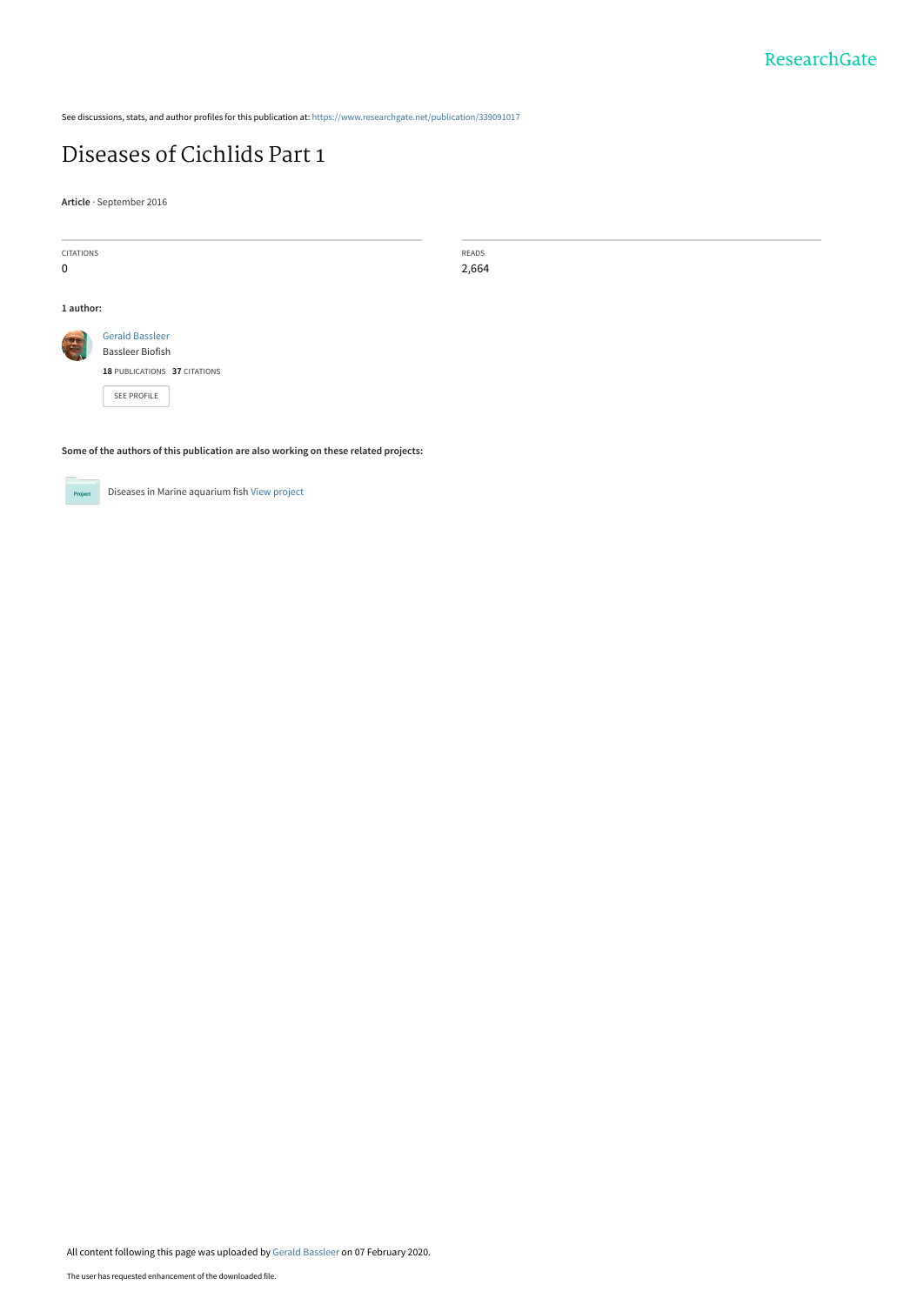# Most common cichlid diseases | **Part I**

## *Dr. Gerald Bassleer, Director, Bassleer Biofish, Belgium*

ALL PHOTOGRAPHS BY THE AUTHOR

*During my 39 years as a fish pathobiologist working within the industry, I have repeatedly encountered the same diseases among the same species. Many of these are listed in my book,* The New Illustrated Guide to Fish Diseases*, with 1,000 photographs. However, over the last 10 years I haven't written individual articles that include recent findings on African and American cichlids.* 

Cichlids - especially discus and Malawi and Tanganyika species continue to be popular among specialist hobbyists, representing somewhere between 15 to 20% of the aquarium hobby. Some diseases (or disorders) are common in African and American cichlids, while some others are typical of certain species only.



*Listless angel fish with darkened coloration typical of a* **Spironocleus** *infection.*

I will describe the most common and important of these, with photographs and advice for their prevention or treatment. This information can help take preventive measures, to use phytobiotics in fish food, and to avoid the excessive use of antibiotics or drugs to treat the fish. 'One ounce of prevention is better than one pound of cure'.

**Note:** The small group of Asian cichlids that includes species like those belonging to the genus *Etroplus*, is not discussed in this article.

**Part 1** will discuss diseases (and disorders) common among nearly all cichlids: *Spironucleus* parasites and *Mycobacterium* bacterial infections.

**Part 2** will deal with diseases (and disorders) that are typical of certain species of cichlids: gill flukes, HLLS or HITH, Malawi bloat and discus or angel fish pest. (Part 2 will be published in the next *OFI Journal*, Issue No. 83 – February, 2017).

### *Spironucleus* parasites

*Spironucleus* are small (10µ or 0.01mm) flagellates (uni-cellular organisms with a flagellum) which can often be found in small



*Slimy excrement – as exhibited by this oscar – is also a sign of* **Spironucleus** *infection.*

quantities in the intestinal tract of cichlids. Theses parasites have been recently recognized as *Spironucleus*, and not as *Hexamita*.

*Spironucleus* can become a serious infection when stress conditions, such as bad handling, poor packing, overcrowding, unbalanced or poor food quality, aggression, etc. are having a negative impact on our fish, as a result of which their immune (defense) system becomes weakened. Other infections (i.e. bacterial infections, or intestinal nematode worm infections) can also trigger this internal, parasitic infection. Adult fish can pass on the parasite on to their babies.

**Note:** When examining the organs of the fish, we have to be careful not to confuse the parasite with the sperm of male cichlids.

*Clinical signs (symptoms)*: These are not always typical: darkened coloration, listless behavior, lack of appetite, etc. Later on, after days/weeks, the



**Spinorucleus** *in the intestine of an angel fish.*

fish show emaciation and slimy excrements hanging out of the anus. Secondary bacterial infections can also occur. At this stage, mortalities are possible. After several weeks/months, certain adult

**Tropheus moorii** *suffering from HLLS (see text for details).*